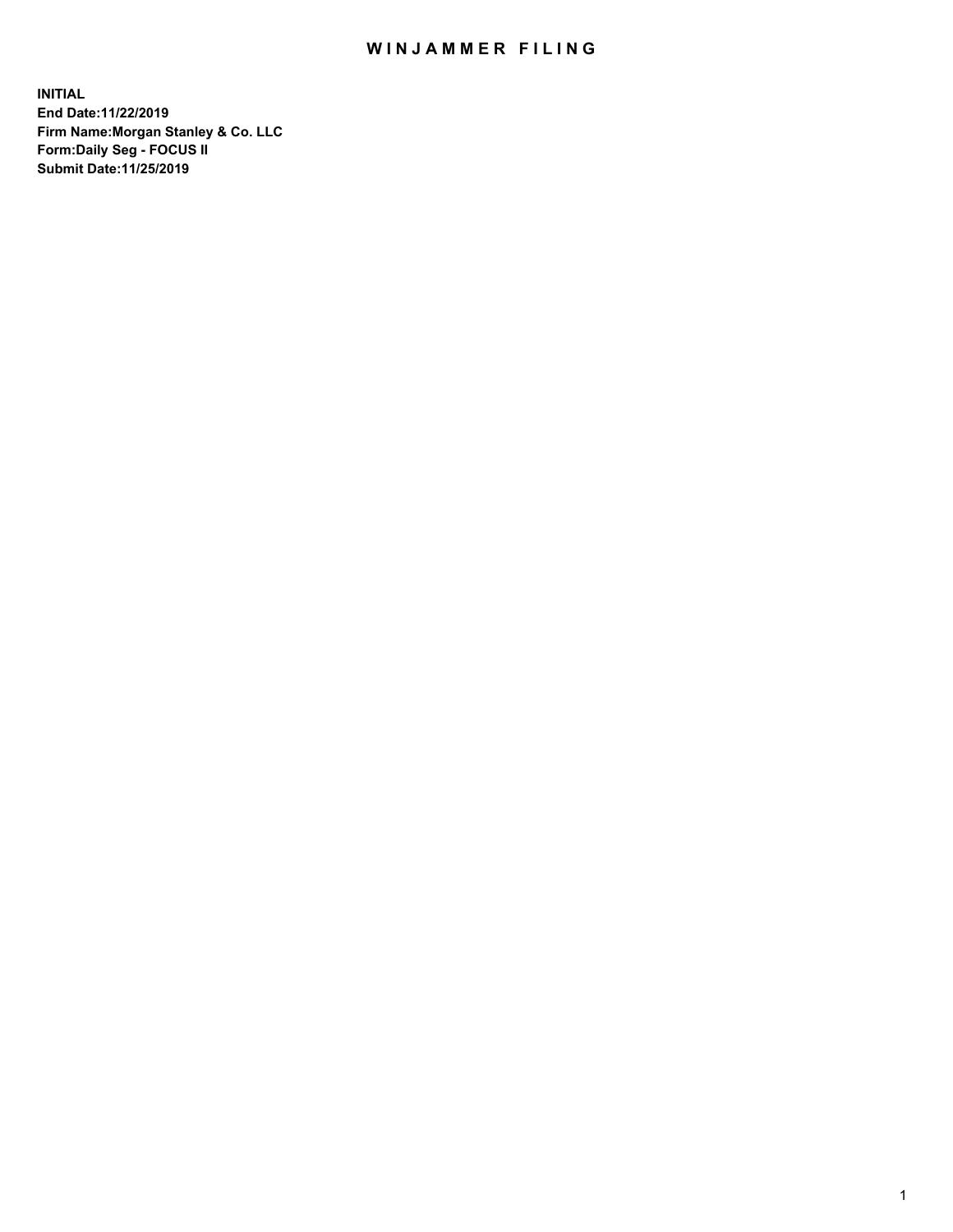**INITIAL End Date:11/22/2019 Firm Name:Morgan Stanley & Co. LLC Form:Daily Seg - FOCUS II Submit Date:11/25/2019 Daily Segregation - Cover Page**

| Name of Company                                                                                                                                                                                                                                                                                        | Morgan Stanley & Co. LLC             |
|--------------------------------------------------------------------------------------------------------------------------------------------------------------------------------------------------------------------------------------------------------------------------------------------------------|--------------------------------------|
| <b>Contact Name</b>                                                                                                                                                                                                                                                                                    | <b>Ikram Shah</b>                    |
| <b>Contact Phone Number</b>                                                                                                                                                                                                                                                                            | 212-276-0963                         |
| <b>Contact Email Address</b>                                                                                                                                                                                                                                                                           | Ikram.shah@morganstanley.com         |
| FCM's Customer Segregated Funds Residual Interest Target (choose one):<br>a. Minimum dollar amount: ; or<br>b. Minimum percentage of customer segregated funds required:% ; or<br>c. Dollar amount range between: and; or<br>d. Percentage range of customer segregated funds required between:% and%. | 235,000,000<br><u>0</u><br>00<br>00  |
| FCM's Customer Secured Amount Funds Residual Interest Target (choose one):<br>a. Minimum dollar amount: ; or<br>b. Minimum percentage of customer secured funds required:% ; or<br>c. Dollar amount range between: and; or                                                                             | 140,000,000<br><u>0</u><br><u>00</u> |
| d. Percentage range of customer secured funds required between: % and %.<br>FCM's Cleared Swaps Customer Collateral Residual Interest Target (choose one):                                                                                                                                             | 0 <sub>0</sub>                       |
| a. Minimum dollar amount: ; or<br>b. Minimum percentage of cleared swaps customer collateral required:% ; or<br>c. Dollar amount range between: and; or<br>d. Percentage range of cleared swaps customer collateral required between:% and%.                                                           | 92,000,000<br><u>0</u><br>0 Q<br>00  |

Attach supporting documents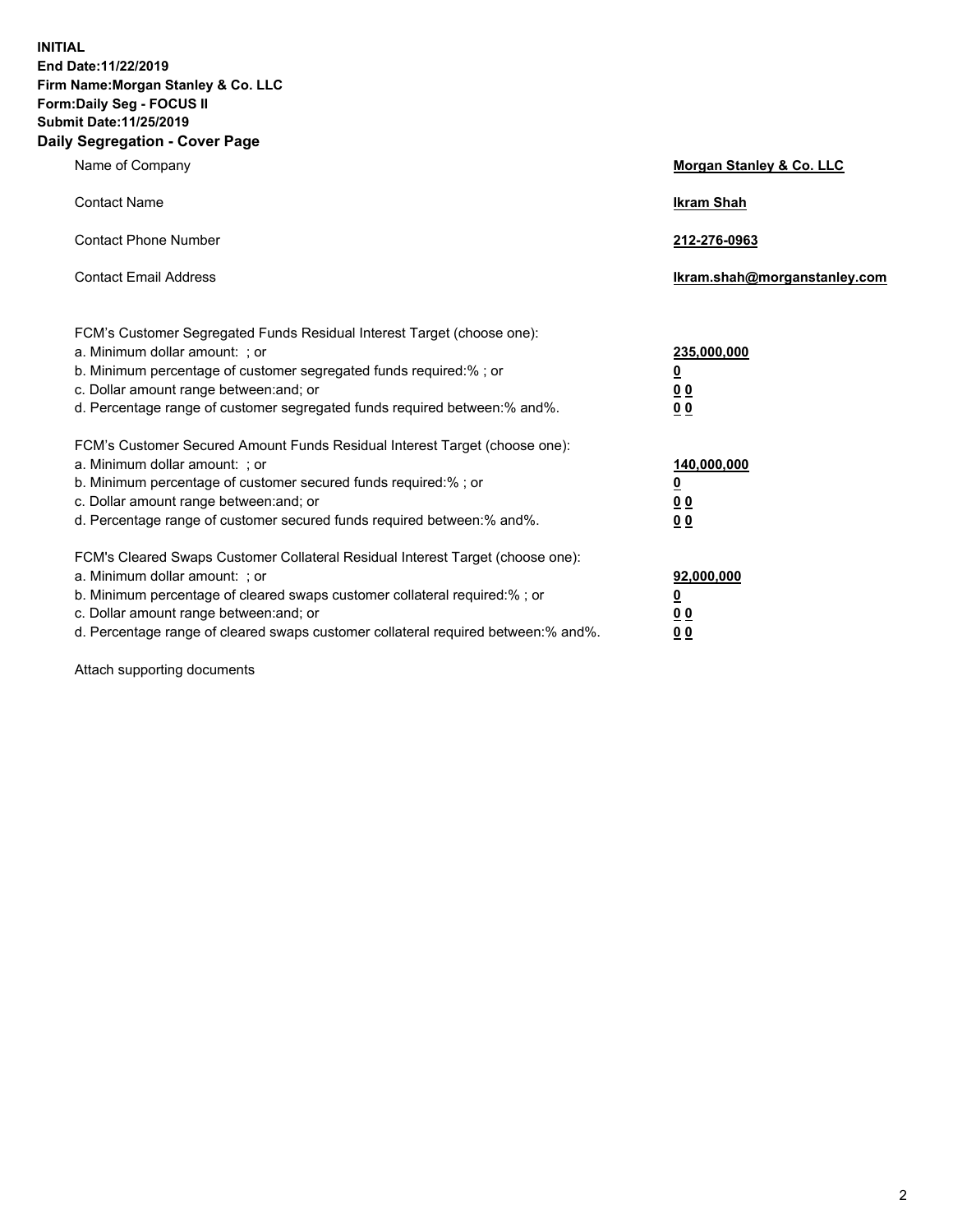## **INITIAL End Date:11/22/2019 Firm Name:Morgan Stanley & Co. LLC Form:Daily Seg - FOCUS II Submit Date:11/25/2019**

## **Daily Segregation - Secured Amounts**

|    | Foreign Futures and Foreign Options Secured Amounts<br>Amount required to be set aside pursuant to law, rule or regulation of a foreign                         | $0$ [7305]                             |
|----|-----------------------------------------------------------------------------------------------------------------------------------------------------------------|----------------------------------------|
| 1. | government or a rule of a self-regulatory organization authorized thereunder<br>Net ledger balance - Foreign Futures and Foreign Option Trading - All Customers |                                        |
|    | A. Cash                                                                                                                                                         | 2,721,691,012 [73                      |
|    | B. Securities (at market)                                                                                                                                       | 2,245,293,213 [73                      |
| 2. | Net unrealized profit (loss) in open futures contracts traded on a foreign board of trade                                                                       | 375,603,254 [732                       |
| 3. | Exchange traded options                                                                                                                                         |                                        |
|    | a. Market value of open option contracts purchased on a foreign board of trade                                                                                  | 8,180,583 [7335]                       |
|    | b. Market value of open contracts granted (sold) on a foreign board of trade                                                                                    | -9,479,500 [7337]                      |
| 4. | Net equity (deficit) (add lines 1.2. and 3.)                                                                                                                    | 5,341,288,562 [73                      |
| 5. | Account liquidating to a deficit and account with a debit balances - gross amount                                                                               | 69,037,254 [7351]                      |
|    | Less: amount offset by customer owned securities                                                                                                                | -68,451,401 [7352                      |
| 6. | Amount required to be set aside as the secured amount - Net Liquidating Equity<br>Method (add lines 4 and 5)                                                    | 5,341,874,415 [73                      |
| 7. | Greater of amount required to be set aside pursuant to foreign jurisdiction (above) or line<br>6.                                                               | 5,341,874,415 [73                      |
|    | FUNDS DEPOSITED IN SEPARATE REGULATION 30.7 ACCOUNTS                                                                                                            |                                        |
| 1. | Cash in banks                                                                                                                                                   |                                        |
|    | A. Banks located in the United States                                                                                                                           | 294,332,273 [750                       |
|    | B. Other banks qualified under Regulation 30.7                                                                                                                  | 354,698,705 [7520                      |
|    |                                                                                                                                                                 | [7530]                                 |
| 2. | Securities                                                                                                                                                      |                                        |
|    | A. In safekeeping with banks located in the United States                                                                                                       | 421,068,022 [7540                      |
|    | B. In safekeeping with other banks qualified under Regulation 30.7                                                                                              | 0 [7560] 421,068,0                     |
| 3. | Equities with registered futures commission merchants                                                                                                           |                                        |
|    | A. Cash                                                                                                                                                         | 8,489,906 [7580]                       |
|    | <b>B.</b> Securities                                                                                                                                            | $0$ [7590]                             |
|    | C. Unrealized gain (loss) on open futures contracts                                                                                                             | -1,147,997 [7600]                      |
|    | D. Value of long option contracts                                                                                                                               | $0$ [7610]                             |
|    | E. Value of short option contracts                                                                                                                              | 0 <sup>[7615]</sup> 7,341,909          |
| 4. | Amounts held by clearing organizations of foreign boards of trade                                                                                               |                                        |
|    | A. Cash                                                                                                                                                         | $0$ [7640]                             |
|    | <b>B.</b> Securities                                                                                                                                            | $0$ [7650]                             |
|    | C. Amount due to (from) clearing organization - daily variation                                                                                                 | $0$ [7660]                             |
|    | D. Value of long option contracts                                                                                                                               | $0$ [7670]                             |
| 5. | E. Value of short option contracts                                                                                                                              | 0 [7675] 0 [7680]                      |
|    | Amounts held by members of foreign boards of trade<br>A. Cash                                                                                                   |                                        |
|    | <b>B.</b> Securities                                                                                                                                            | 2,255,300,858 [77<br>1,824,225,191 [77 |
|    | C. Unrealized gain (loss) on open futures contracts                                                                                                             | 376,751,251 [7720                      |
|    | D. Value of long option contracts                                                                                                                               | 8,180,583 [7730]                       |
|    | E. Value of short option contracts                                                                                                                              | $-9,479,500$ [7735]                    |
|    |                                                                                                                                                                 | [7740]                                 |
| 6. | Amounts with other depositories designated by a foreign board of trade                                                                                          | $0$ [7760]                             |
| 7. | Segregated funds on hand                                                                                                                                        | $0$ [7765]                             |
| 8. | Total funds in separate section 30.7 accounts                                                                                                                   | 5,532,419,292 [77                      |
| 9. | Excess (deficiency) Set Aside for Secured Amount (subtract line 7 Secured Statement                                                                             | 190,544,877 [7380                      |
|    | Page 1 from Line 8)                                                                                                                                             |                                        |

- 10. Management Target Amount for Excess funds in separate section 30.7 accounts **140,000,000** [7780]
- 11. Excess (deficiency) funds in separate 30.7 accounts over (under) Management Target **50,544,877** [7785]

**691,012** [7315] **293,213** [7317] 2. 254 [7325]

288,562 [7345] Less: amount offset by customer owned securities **-68,451,401** [7352] **585,853** [7354] **5,341,874,415** [7355]

## **5,341,874,415** [7360]

82,273 [7500] B. Other banks qualified under Regulation 30.7 **354,698,705** [7520] **649,030,978**

8.022 [7540] B. [7570] **421,068,022** [7570]

E. Value of short option contracts **0** [7615] **7,341,909** [7620]

 A. Cash **2,255,300,858** [7700] B. Securities **1,824,225,191** [7710]  $61, 251$  [7720] E. Value of short option contracts **-9,479,500** [7735] **4,454,978,383 819,292** [7770] **190,544,877** [7380]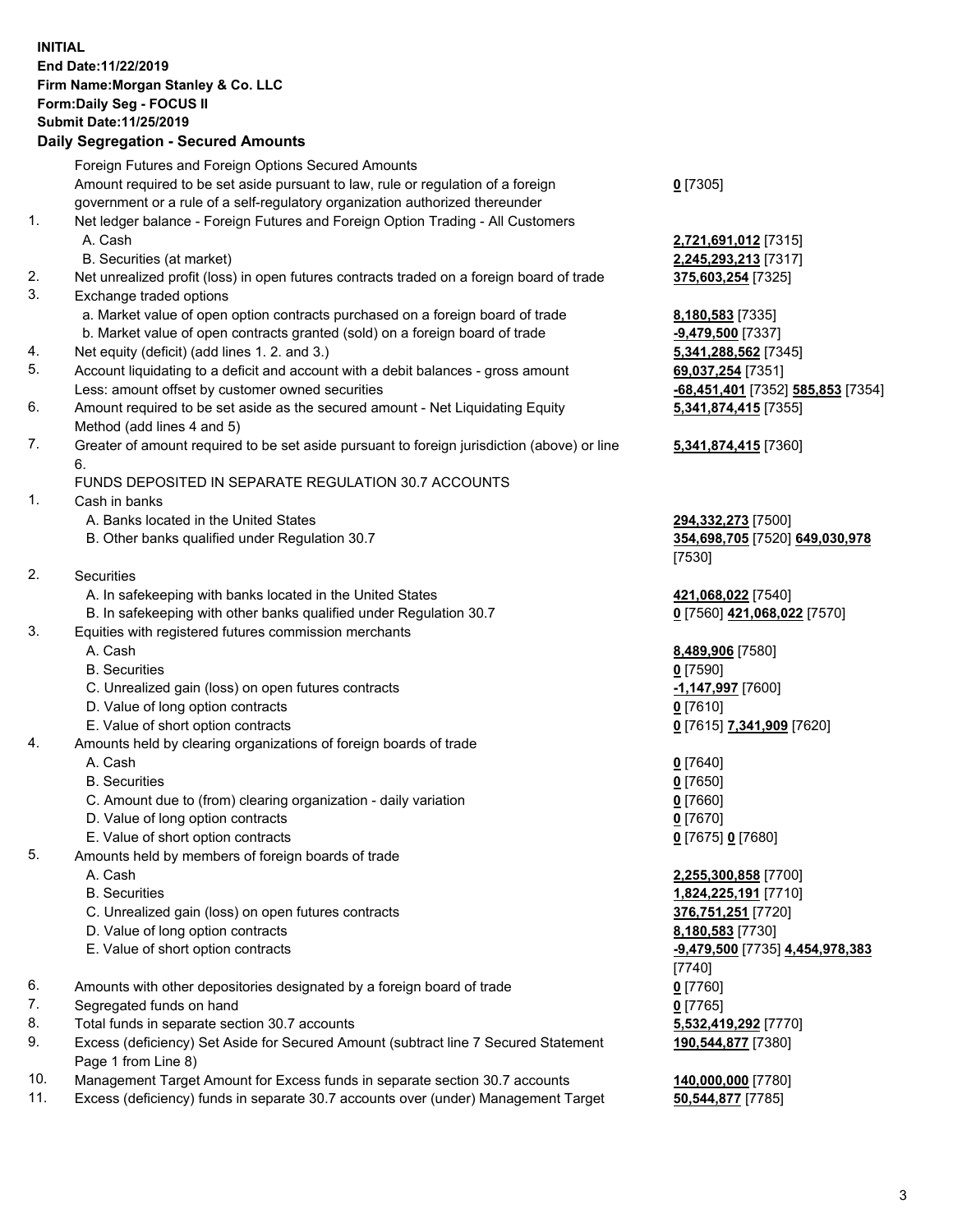**INITIAL End Date:11/22/2019 Firm Name:Morgan Stanley & Co. LLC Form:Daily Seg - FOCUS II Submit Date:11/25/2019 Daily Segregation - Segregation Statement** SEGREGATION REQUIREMENTS(Section 4d(2) of the CEAct) 1. Net ledger balance A. Cash **10,215,789,129** [7010] B. Securities (at market) **6,301,525,601** [7020] 2. Net unrealized profit (loss) in open futures contracts traded on a contract market **490,570,757** [7030] 3. Exchange traded options A. Add market value of open option contracts purchased on a contract market **362,935,386** [7032] B. Deduct market value of open option contracts granted (sold) on a contract market **-243,964,028** [7033] 4. Net equity (deficit) (add lines 1, 2 and 3) **17,126,856,845** [7040] 5. Accounts liquidating to a deficit and accounts with debit balances - gross amount **246,045,338** [7045] Less: amount offset by customer securities **-245,907,432** [7047] **137,906** [7050] 6. Amount required to be segregated (add lines 4 and 5) **17,126,994,751** [7060] FUNDS IN SEGREGATED ACCOUNTS 7. Deposited in segregated funds bank accounts A. Cash **4,425,728,657** [7070] B. Securities representing investments of customers' funds (at market) **0** [7080] C. Securities held for particular customers or option customers in lieu of cash (at market) **521,712,626** [7090] 8. Margins on deposit with derivatives clearing organizations of contract markets A. Cash **6,538,846,164** [7100] B. Securities representing investments of customers' funds (at market) **0** [7110] C. Securities held for particular customers or option customers in lieu of cash (at market) **5,779,812,975** [7120] 9. Net settlement from (to) derivatives clearing organizations of contract markets **17,347,189** [7130] 10. Exchange traded options A. Value of open long option contracts **362,935,386** [7132] B. Value of open short option contracts **-243,964,028** [7133] 11. Net equities with other FCMs A. Net liquidating equity **11,837,291** [7140] B. Securities representing investments of customers' funds (at market) **0** [7160] C. Securities held for particular customers or option customers in lieu of cash (at market) **0** [7170] 12. Segregated funds on hand **0** [7150] 13. Total amount in segregation (add lines 7 through 12) **17,414,256,260** [7180] 14. Excess (deficiency) funds in segregation (subtract line 6 from line 13) **287,261,509** [7190] 15. Management Target Amount for Excess funds in segregation **235,000,000** [7194]

16. Excess (deficiency) funds in segregation over (under) Management Target Amount Excess

**52,261,509** [7198]